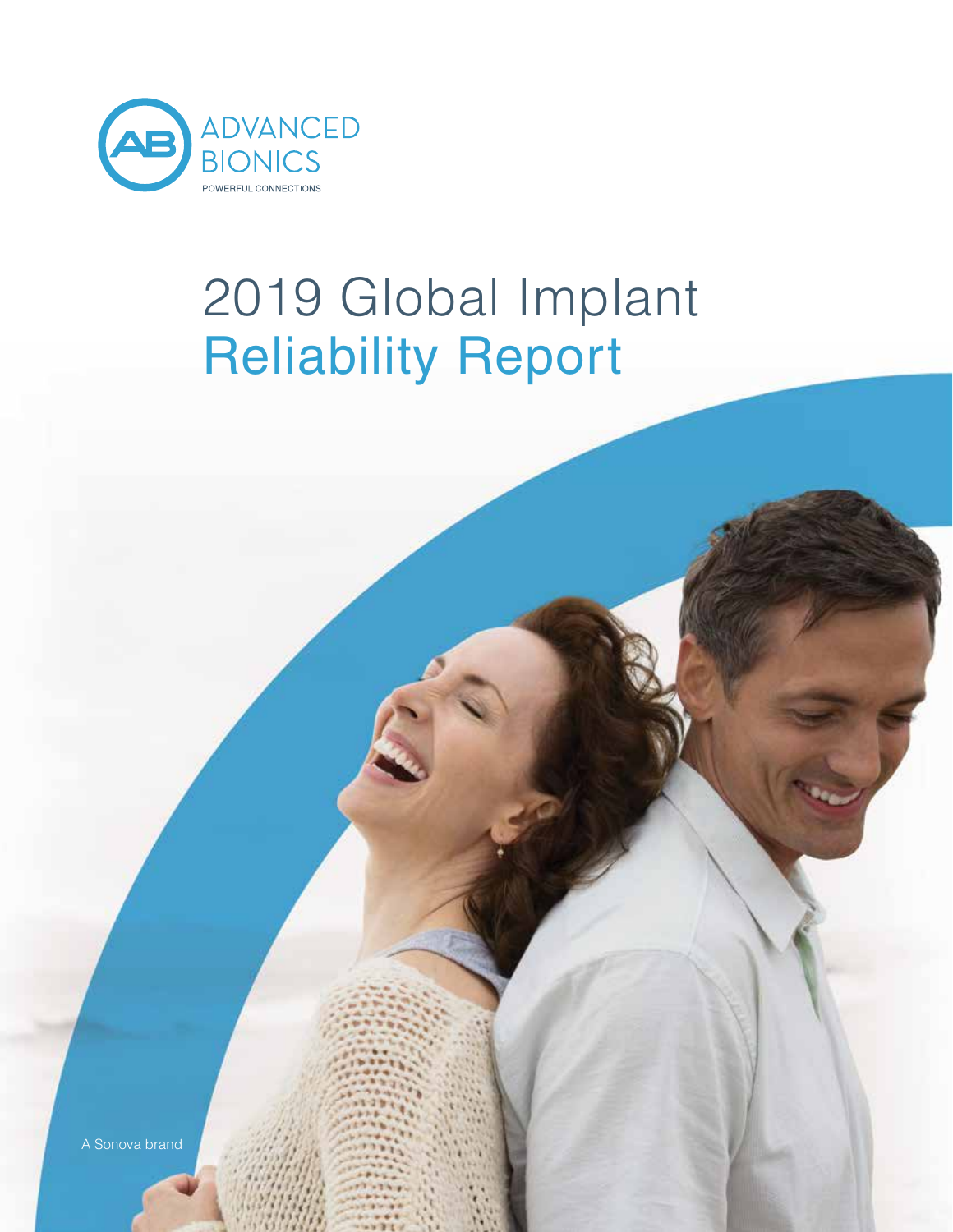2 2018 Global Implant Reliability Report



# Our Mission

## RELIABLE, HIGH-QUALITY HEARING SOLUTIONS FOR A LIFETIME OF BETTER HEARING

At Advanced Bionics, we're dedicated to providing the highest quality hearing products and comprehensive, custom services so everyone can experience the joy of hearing and stay connected to the sounds, people and activities they love.

Our commitment to providing the best and most reliable hearing performance possible for our implant recipients drives everything we do. And the trust they place in us to deliver it inspires us to act with integrity and transparency as we design, test and build durable, future-proof products that work for them throughout their entire lives.

**My parents originally chose AB because of it's dependability, ongoing research to upgrade and the support team** behind AB (BEA) to help us through the process. When I was older, I chose to go bilateral and stay with AB for the same reasons. I saw that over the years with AB that they are **dedicated to their product and are continually striving for ways to help their customers hear better** through different sound strategies and processor upgrades.

— Alexandra L., AB Recipient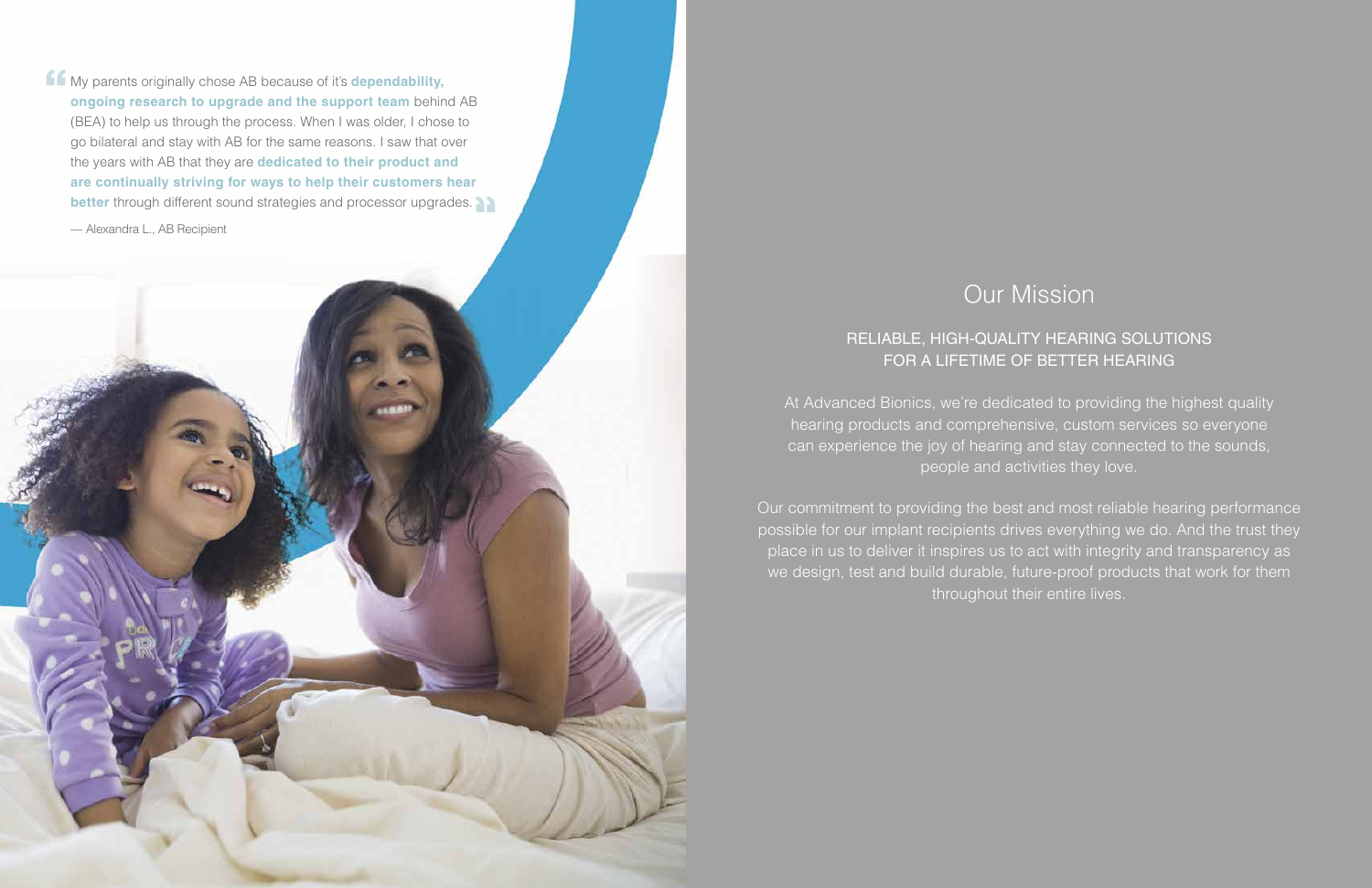# TRANSPARENT REPORTING ON IMPLANT RELIABILITY

As part of our commitment to providing clear and accurate information, Advanced Bionics reports all device failures in adherence to the global standard as defined by ISO 5841 – 2:20141 and the principles outlined in the *European & Global Consensus on Cochlear Implant Failures and Explantations.*<sup>2</sup>

Even though all manufacturers adhere to these standards, other manufacturers may report using different definitions of what constitutes a device failure, and therefore not include the same types of information in their reliability statistics.

Advanced Bionics is committed to providing patients and professionals with the most complete reports on all of our returned devices --with data presented clearly and transparently, so they can make the most informed decisions about their hearing needs.



| <b>ADULTS</b> | <b>CHILDREN</b> | <b>COMBINED</b> |
|---------------|-----------------|-----------------|
| 14,531        | 16,643          | $32,745*$       |

# IMPORTANT TIPS FOR READING THE TABLES AND GRAPHS IN THIS REPORT



in the table and on the graph.You may also see this described as Cumulative Survival Percentage.



Number of registered HiRes 90K Advantage implants as of July 15, 2019

*Date of first commercial introduction: 2012*

The number of registered users are shown for adults, children and as a combined number. This does not represent all devices sold/implanted.

\* The combined number also includes any registered users that we do not have date of birth information.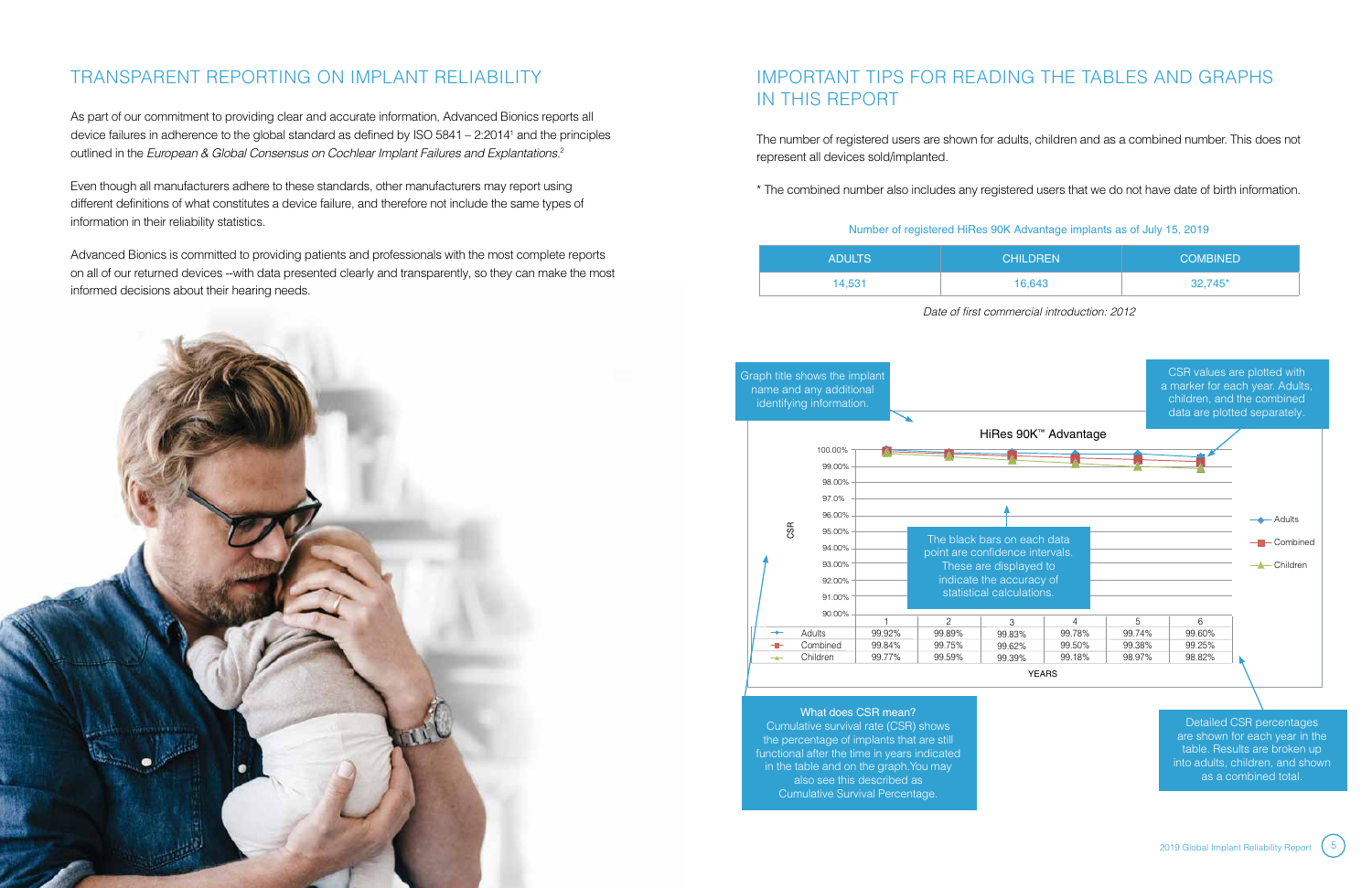| <b>REPORTING PRINCIPLES</b>                                                                                                                                                                                                                    | <b>ADVANCED BIONICS</b><br><b>COMMITMENT</b>                                                                                                                  | <b>ADVANCED BIONICS</b> | MED EL <sup>5</sup> | <b>COCHLEAR4</b> | <b>OTICON</b> <sup>6</sup> |
|------------------------------------------------------------------------------------------------------------------------------------------------------------------------------------------------------------------------------------------------|---------------------------------------------------------------------------------------------------------------------------------------------------------------|-------------------------|---------------------|------------------|----------------------------|
| All device failures must be reported to the competent authority and must be included<br>in the calculation of the cumulative survival rate (CSR). Reporting of the CSR should<br>be in accordance with ISO standard 5841-2:2000 <sup>1</sup> . | Accident related device<br>failures are included in our<br>standard CSR calculations.                                                                         |                         |                     |                  |                            |
| Extensive failure analysis including hermeticity on all medical and non-medical returns.                                                                                                                                                       | Hermeticity is specifically<br>measured on every<br>implant return.                                                                                           |                         |                     |                  |                            |
| Manufacturers reports of device failure should indicate the sources of data and the<br>sample size. There must be no exclusions. The time period over which the data was<br>collected should be specified.                                     | Sample size and time<br>period are specified for<br>each reported implant.                                                                                    |                         |                     |                  |                            |
| Reports of CSR should give complete historical data of a given device, describing any<br>technical modifications (which can be integrated into historical data by starting at time 0).                                                         | <b>Actual CSR values</b><br>are presented for all<br>generations of all implants.                                                                             |                         |                     |                  |                            |
| The complete data set of the "mother" product should always be supplied when<br>presenting data on subsequent device modifications.                                                                                                            | No computer-generated<br>modeling data is used.                                                                                                               |                         |                     |                  |                            |
| A new device can be attributed when there has been a change in either the case and/or<br>the electrodes and/or the electronics and has been labelled by its own CE mark.                                                                       | AB differentiates all<br>implant and electrode<br>types with unique model<br>numbers and they all gain<br>independent FDA and CE<br>mark regulatory approval. |                         |                     |                  |                            |
| Cumulative survival rates should be split into data for adults and for children<br>and 95% confidence intervals (80% or 90% if the population is below 1000 units)<br>should be provided.                                                      | Reports show separate data<br>for adults and children.                                                                                                        |                         |                     |                  |                            |
| Device survival time starts to count with closure of the wound intraoperatively.                                                                                                                                                               | All failures are counted<br>that occur any time after<br>wound closure.                                                                                       |                         |                     |                  |                            |

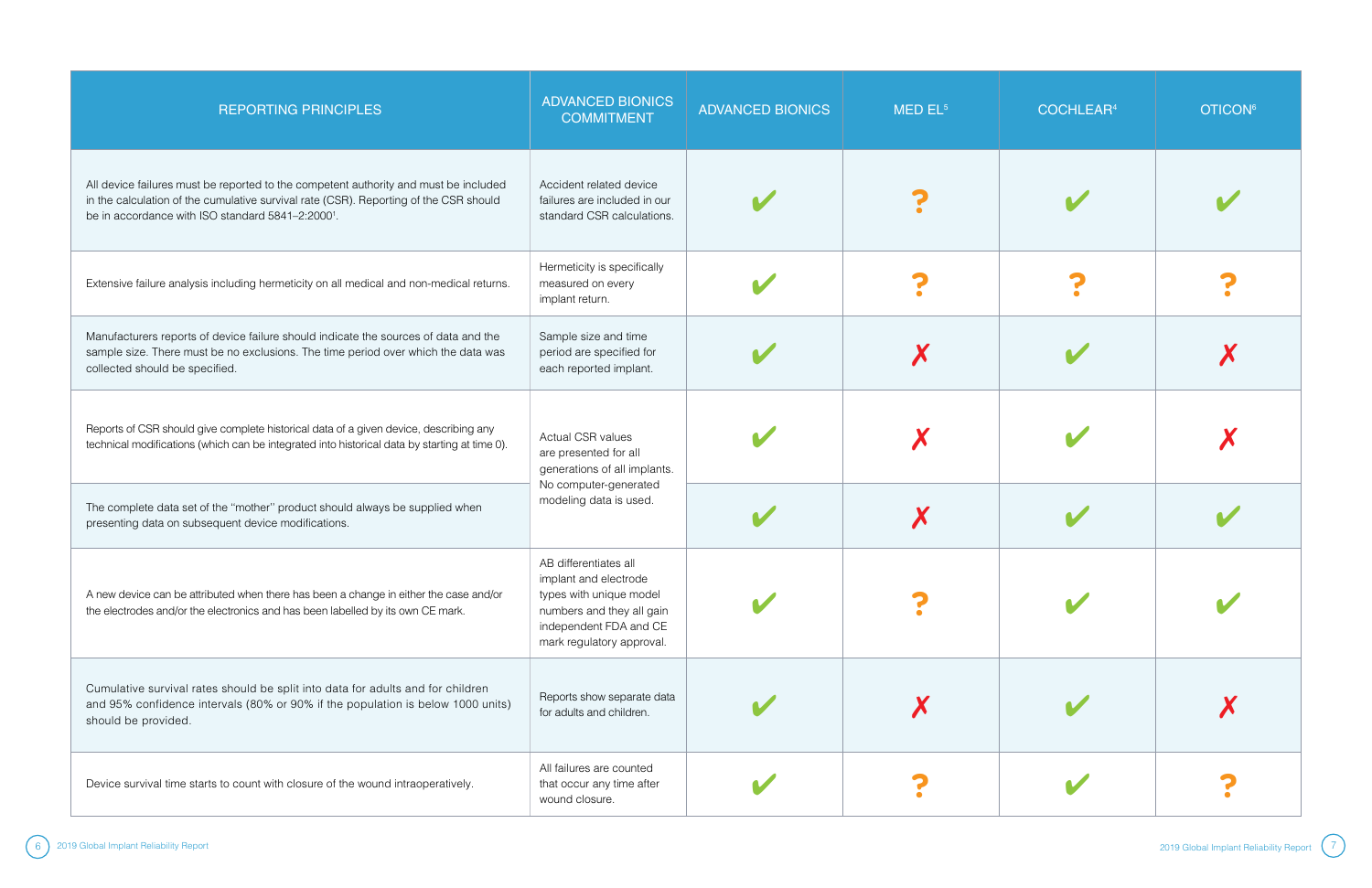

**ff** Since I'm a triathlete, perspiration and contact with water is unavoidable in my life. Since I had been told that a completely waterproof cochlear implant would one day become available, I chose Advanced Bionics without hesitation.  $\sum$ 

Finding the right solution for your hearing needs takes careful research. But since every cochlear implant manufacturer has a different approach to the evaluation of explanted and returned devices (as well as their reliability reporting practices), it can be difficult to get truly accurate, "apples-to-apples" product comparisons.

Advanced Bionics adheres to the most stringent testing and reporting standards because we're committed to making sure our recipients get the most reliable solution for hearing through life's moments. It's why we perform an exhaustive analysis on ALL returned devices. And whenever a reported device issue can't be confirmed or replicated, we employ a cross-functional team of engineers to review the case and determine the root cause.

# HAVE QUESTIONS? CONTACT US.

We're committed to providing both our users and hearing healthcare professionals with all the information they need to thoroughly and accurately evaluate clinical device benefits to make sure their patients get the right implant for their needs.

Our representatives are always available for questions, troubleshooting, and device testing consultation — for both implant recipients and professionals.

Contact us by emailing *hear@AdvancedBionics.com*. You can also visit *AdvancedBionics.com* for more information.

\*NOTE: This level of documentation is required by the U.S. cochlear implant standard, AAMI CI86/Ed. 1, *Cochlear Implant Systems: Requirements for Safety, Functional Verification, Labeling and Reliability Reporting.*

## **did you know?...**

MADE IN AMERICA! ALL OUR COCHLEAR IMPLANTS AND SOUND PROCESSORS ARE MADE IN THE UNITED STATES.

— Kato-san, AB recipient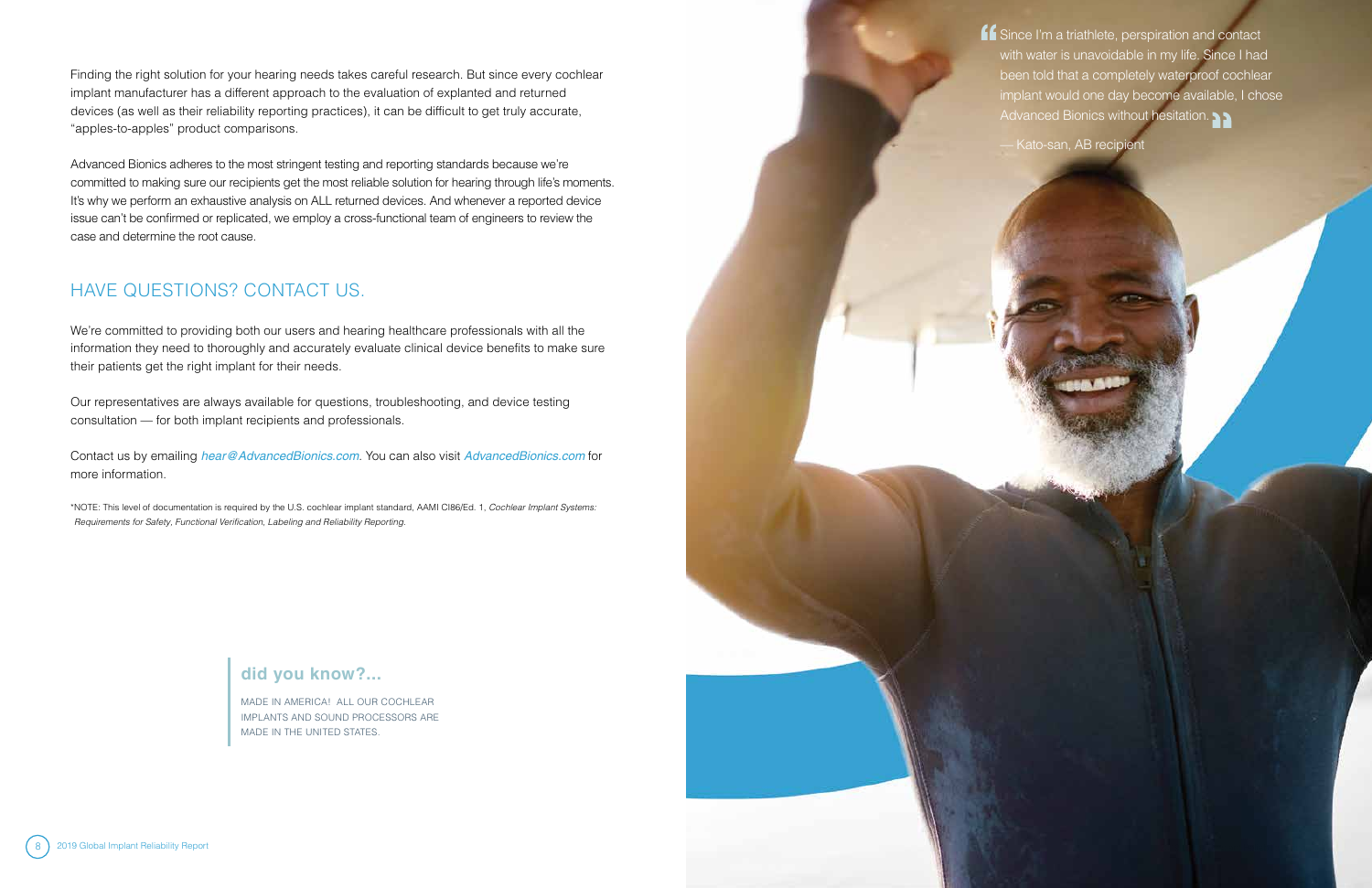

# HiRes™ Ultra 3D Cochlear Implant

# HASSLE FREE, PAIN FREE MRI, UNINTERRUPTED HEARING

The HiRes Ultra 3D implant is the newest member of the HiRes implant family. It is one of the first cochlear implants that allows users access to a MRI without head bandaging or magnet removal surgery. It's highly likely that everyone will get an MRI at some time in their life<sup>7</sup> and we know that 70% of recipients experience pain<sup>8</sup> when undergoing an MRI normally. The HiRes Ultra 3D was created in order to address this important clinical need and provides our recipients with access to a pain-free and hassle-free MRI experience.



In the case that a child needs an MRI, now or in the future, we don't have to sacrifice their early access to sound. We can start their hearing journey during a pivotal language learning time while still keeping other medical needs in mind.

— Kelley D., AuD, Pediatric Ear, Nose and Throat of Atlanta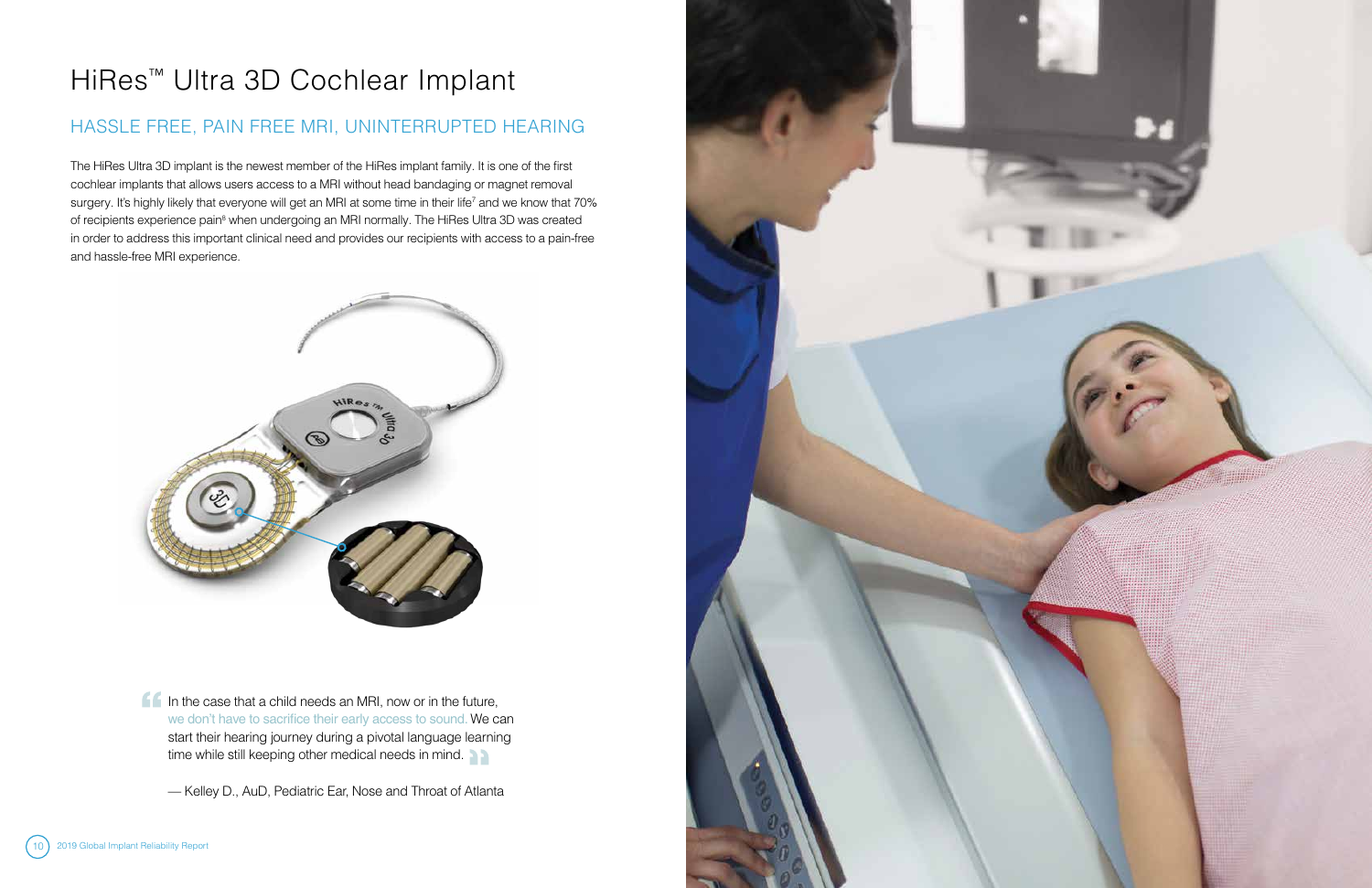

| <b>ADULTS</b> | <b>CHILDREN</b> | <b>COMBINED</b> |
|---------------|-----------------|-----------------|
| 5,903         | 2,819           | $9.021*$        |

The HiRes Ultra offers a thin, discreet design suitable for adults and children. It is designed to exceed industry standards for impact resistance, offering users greater peace of mind while wearing their implant. The HiRes Ultra is also upgradeable and offers access to newer innovations without the need for surgery. It is MR conditional and can be used in both a 1.5T and 3T MRI procedure.

**If** I was deaf for 7 months before surgery and activation — having had "normal" hearing before. The implant restored the previous "hearing" life that I had before my sudden deafness. It made an enormous difference in quality of life on all levels. Miracles are commonly described as making the blind see, the lame walk and the deaf hear. The implant has been a miracle in my life.

100.00% 99.50% CSR 99.00% 98.50% 98.00% 1 Adults 99.96%  $\overline{\phantom{a}}$ Combined ц. 99.94% Children 99.87%  $\rightarrow$ 

# HiRes<sup>™</sup> Ultra Cochlear Implant as of July 15, 2019

## THE INDUSTRY'S MOST FLEXIBLE AND DURABLE HIGH-PERFORMANCE IMPLANT

*Date of first commercial introduction: 2016*

— Bill S., AB Recipient



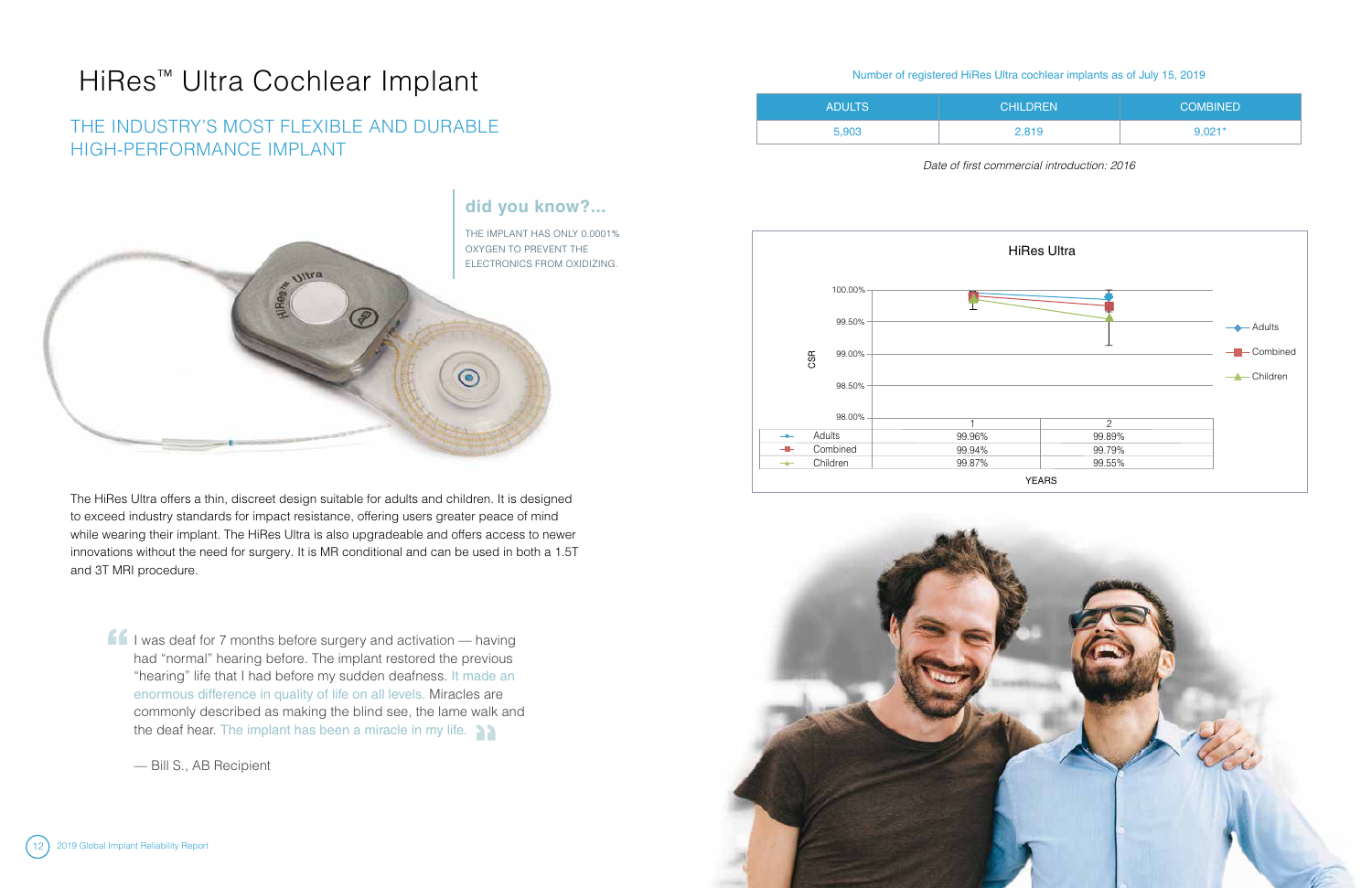

The HiRes 90K Advantage implant offers users access to some of the best sound processing technology available. It also offers surgeons the ability to create a deeper bone bed in order to secure the implant. Available with a variety of electrode options, the HiRes 90K advantage offers mechanical improvements over the HiRes 90K implant. It's been approved for MRI and can undergo 1.5T MRI scans with the magnet removed.

# HiRes 90K™ Advantage Cochlear Implant PREVIOUS-GENERATION IMPLANT DATA

| <b>Adults</b> | Children | Combined   |
|---------------|----------|------------|
| 14,531        | 16,643   | $32,745^*$ |

### Number of registered HiRes 90K Advantage implants as of July 15, 2019



*Date of first commercial introduction: 2012*

# **did you know?...**

LASER TECHNOLOGY IS EXTENSIVELY USED TO MANUFACTURE THE IMPLANTS FROM RAW MATERIALS TO FINAL PACKAGING..





**f** The AB cochlear implant has given me an opportunity to live life to its fullest. Because of my CI, I can more fully participate in my children's lives and enjoy the sounds of their childhood.

— Scott H., AB Recipient

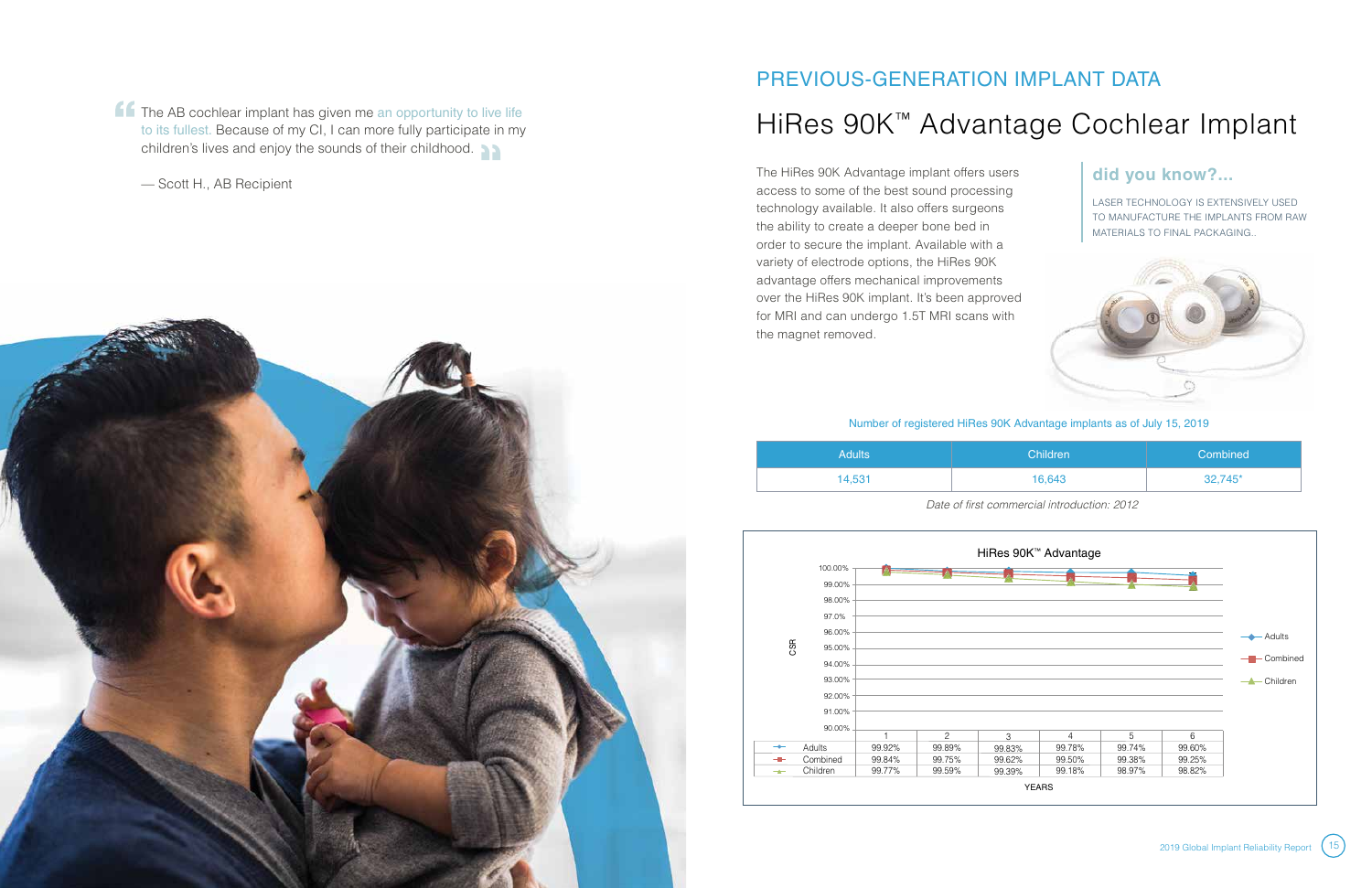



# HiRes 90K™ Cochlear Implant

The HiRes 90K implant, the precursor to the HiRes 90K advantage implant, offers users access to advanced sound processing technology. It's been approved for MRI and can undergo 1.5T MRI scans with the magnet removed. The HiRes 90K implant has had manufacturing modifications—the version that is currently available is termed the HiRes 90K (vendor A post-mod) implant.

| <b>Adults</b> | <b>Children</b> | Combined |
|---------------|-----------------|----------|
| 30,618        | 41,120          | 73,878*  |

### Number of registered HiRes 90K (Vendor A Post Mod) implants as of July 15, 2019

### *Last year of distribution9 : Still available in select markets*

## **did you know?...**

AB IS PART OF THE SONOVA GROUP OF COMPANIES. TOGETHER WITH OUR SISTER COMPANY, PHONAK, WE HAVE COMBINED TO BRING STATE-OF-THE-ART SOLUTIONS FROM THE HEARING AID FIELD TO COCHLEAR IMPLANT USERS.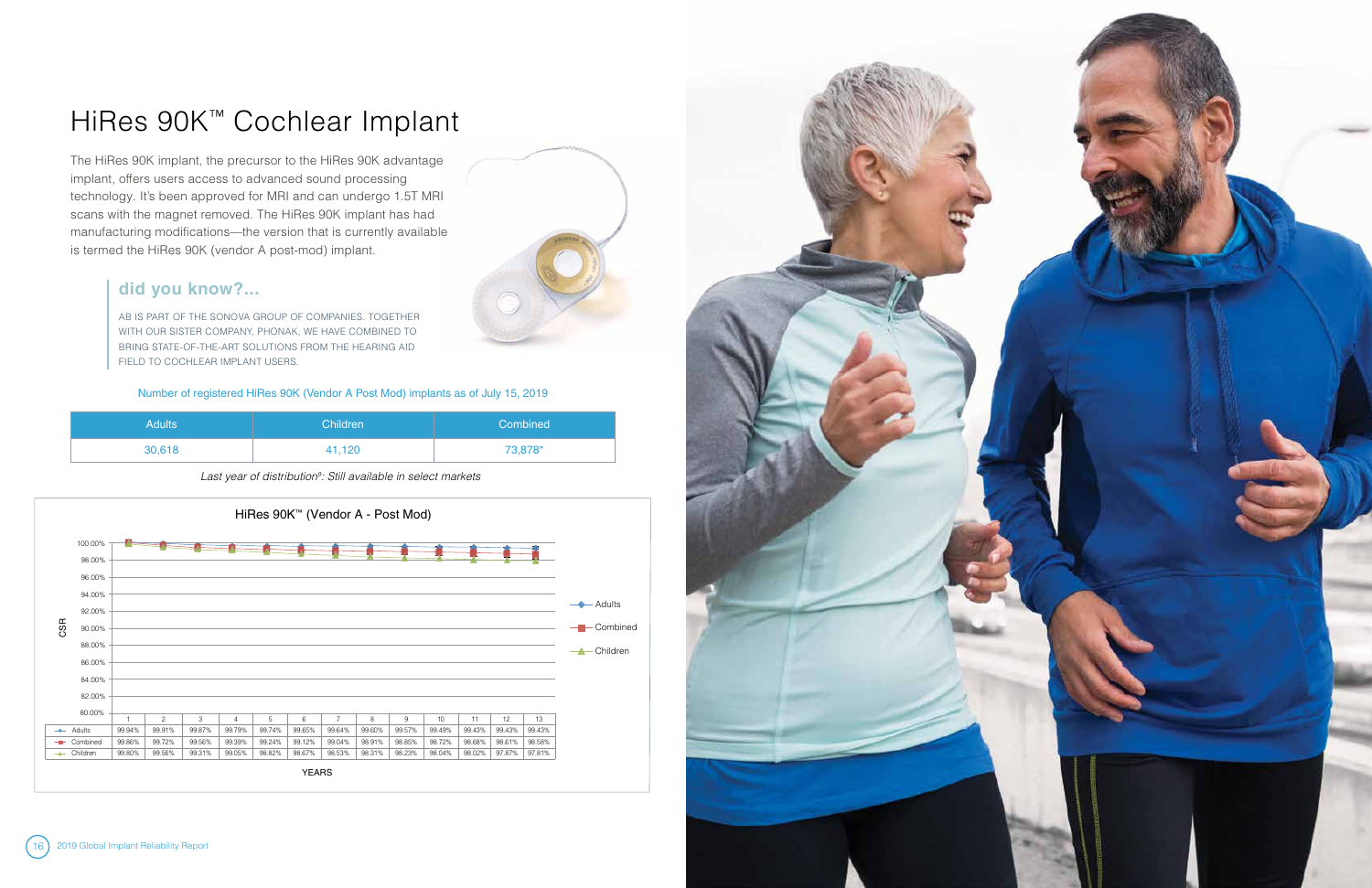

**If** I chose AB after extensive research as I felt their CI and processor technology would deliver the best sound quality. As a musician, sound quality is important. AB's CI system allows me to hear the subtle differences in pitch and tone that I was missing with my hearing aids. AB was also appealing to me as they are based in the US and put significant effort in developing and improving CI technology.

| <b>Adults</b> | Children | Combined <sup>1</sup> |
|---------------|----------|-----------------------|
| 32,068        | 42.211   | 76,432*               |

### Number of registered HiRes 90K (Vendor A All) implants as of July 15, 2019

# HIRES 90K — ALL VENDOR A CSR% HIRES 90K — VENDOR A PRE MOD CSR%

| <b>Adults</b> | Children | Combined |
|---------------|----------|----------|
| 1.450         | 1,092    | $2,555*$ |



### Number of registered HiRes 90K (Vendor A Pre Mod) implants as of July 15, 2019





Last year of distribution<sup>9</sup>: Still available in select markets

*Last year of distribution9 : Still available in select markets Last year of distribution9*

— Joshua T., AB Recipient



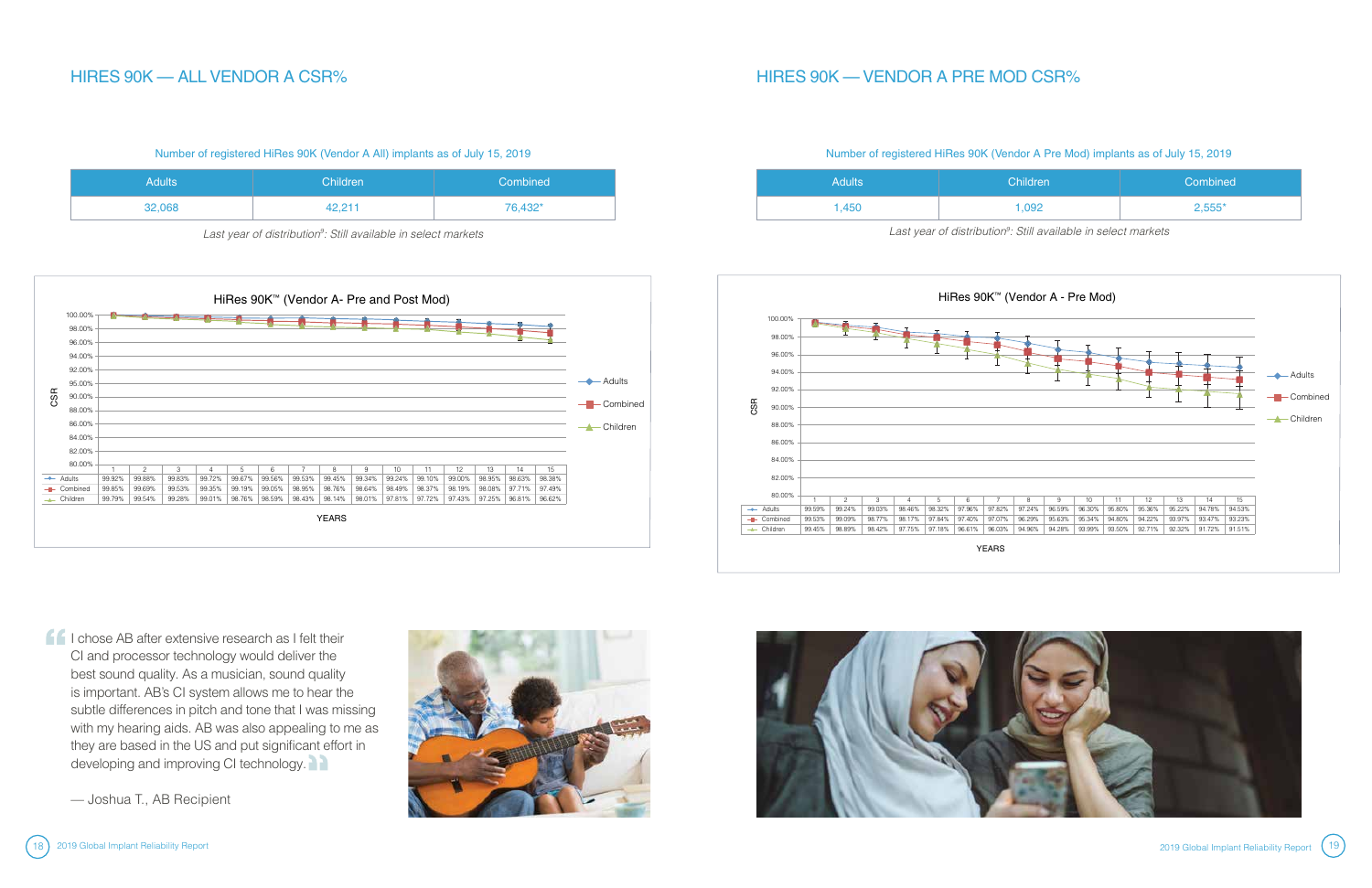

**My CI has truly gave me my life back in so many ways.** It saved my job, helped me to reconnect with friends and family, get back into the social world and stop hiding from people and conversations. With "Clear Voice," I am hearing music again and back out dancing!

| <b>Adults</b> | Children | Combined |
|---------------|----------|----------|
| 2,204         | 1,836    | 4,065*   |

### Number of registered HiRes 90K (Vendor B) implants as of July 15, 2019

*Last year of distribution9 : 2006 (Implant Voluntarily Recalled in 2006)*

## HIRES 90K — VENDOR B CSR% THE CLARION FAMILY OF IMPLANTS

## Number of registered CII implants - July15, 2019

| <b>Adults</b> |  |
|---------------|--|
| 2,998         |  |
|               |  |

*Last year of distribution9 : 2004*



The CII implant provided the basis for the technology behind our latest series of implants and continues to provide access to the latest innovations in sound processing strategies and sound processors. It benefits from the generational improvements to the ceramic injection molding technology used in the earlier C1.2 implants.





— Deborah S., AB Recipient

# **Combined** Combined  $2,998$  5,109\*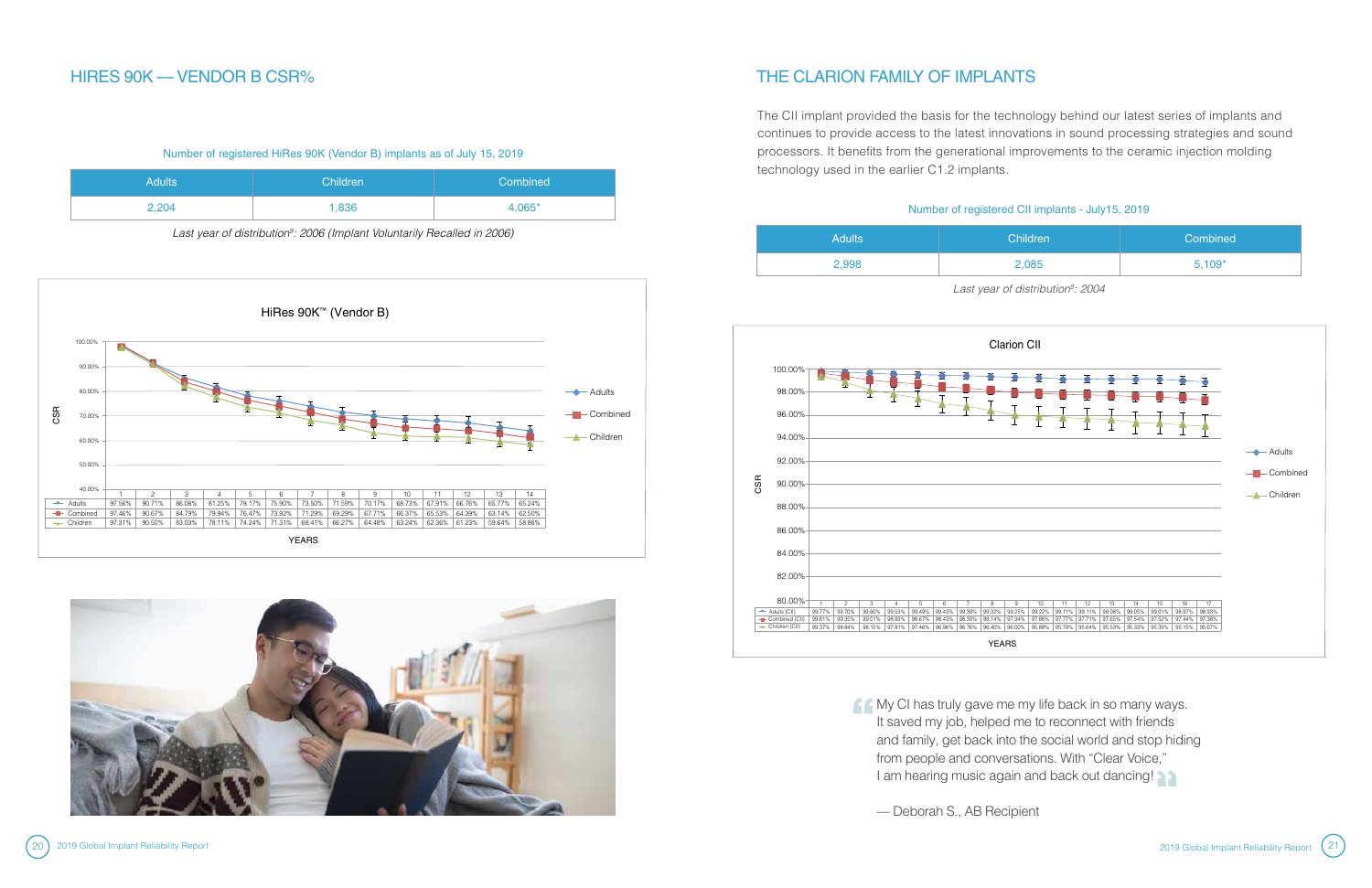



**COM** Well, all my relatives, my friends, his friends, his classmates, his teachers, are surprised because thanks to the cochlear implant, he is living his life normally. He lives his life like any other child — he plays with his friends, he talks with them using the telephone, he sends them texts. They also send audio through their cell phone to each other and play — he has fun like all the other children.

| <b>Adults</b> | <b>Children</b> | Combined |
|---------------|-----------------|----------|
| 4.311         | 4,146           | 8,497*   |

Number of registered C1.2 implants - July 15, 2019

*Last year of distribution9 : 2004*

# CLARION 1.2 (C1.2) IMPLANT CLARION 1.0 (C1.0) IMPLANT

| <b>Adults</b> | <b>Children</b> | Combined |
|---------------|-----------------|----------|
| 316           | 48              | $366*$   |

### Number of registered C1.0 implants - July 15, 2029



*Last year of distribution9 : 2004*

The C1.0 is Advanced Bionics first device, offering innovations such as independent current sources and pre-curved electrodes. As the number of children implanted is below the level required for statistical analysis, the data is included with the adult data and presented as a combined CSR. The low total population also requires the confidence intervals to be set to 90% for this group.



— Sandra O., Mother of AB Recipient